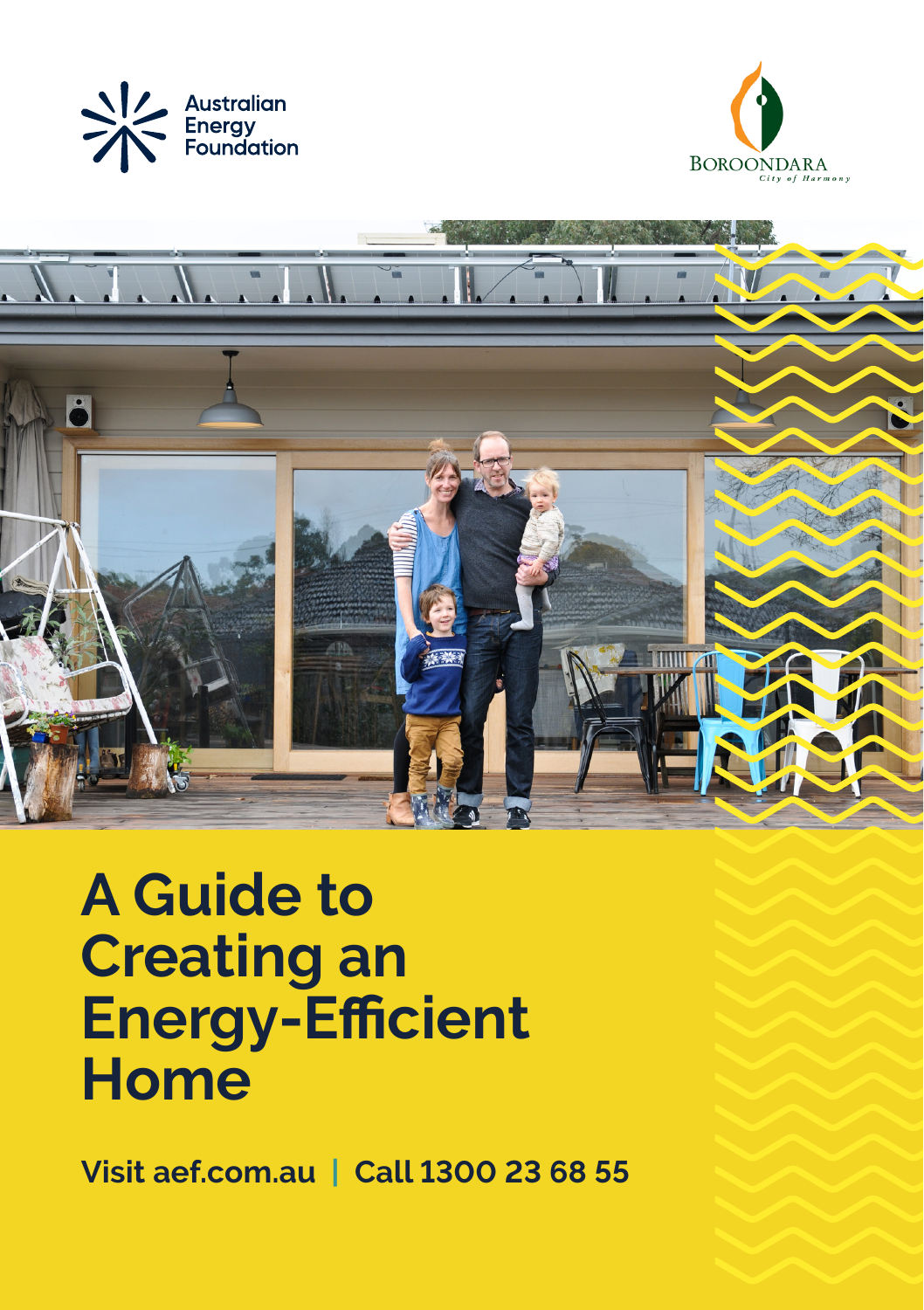## **Introduction**

Creating a home that is efficient, affordable to run and comfortable year-round is easier than you think. By focusing on key areas of your home, you can make vast improvements in your home's efficiency, without it costing a fortune. In this guide, we'll walk you through what you need to know to make your home efficient.

## **City of Boroondara and the Australian Energy Foundation**

City of Boroondara has partnered with the Australian Energy Foundation to help you make your home energyefficient. The energy advisors at the Australian Energy Foundation can:

Help you understand how to make your home energy-efficient

Provide trusted, independent advice helping you make an informed decision

Walk you through what you need to know

#### **The Australian Energy Foundation**

The Australian Energy Foundation is a for-purpose organisation leading the way to an equitable zero carbon society.

## **Areas we help with:**

Solar and Battery Storage

Insulation

Draught-Proofing

**Windows** 

Lighting

Heating & Cooling

Hot Water

## **Get in touch**

Contact one of our energy advisors on **1300 23 68 55** or **advice@aef.com.au**

Visit **aef.com.au** to learn about all the things you can do in your home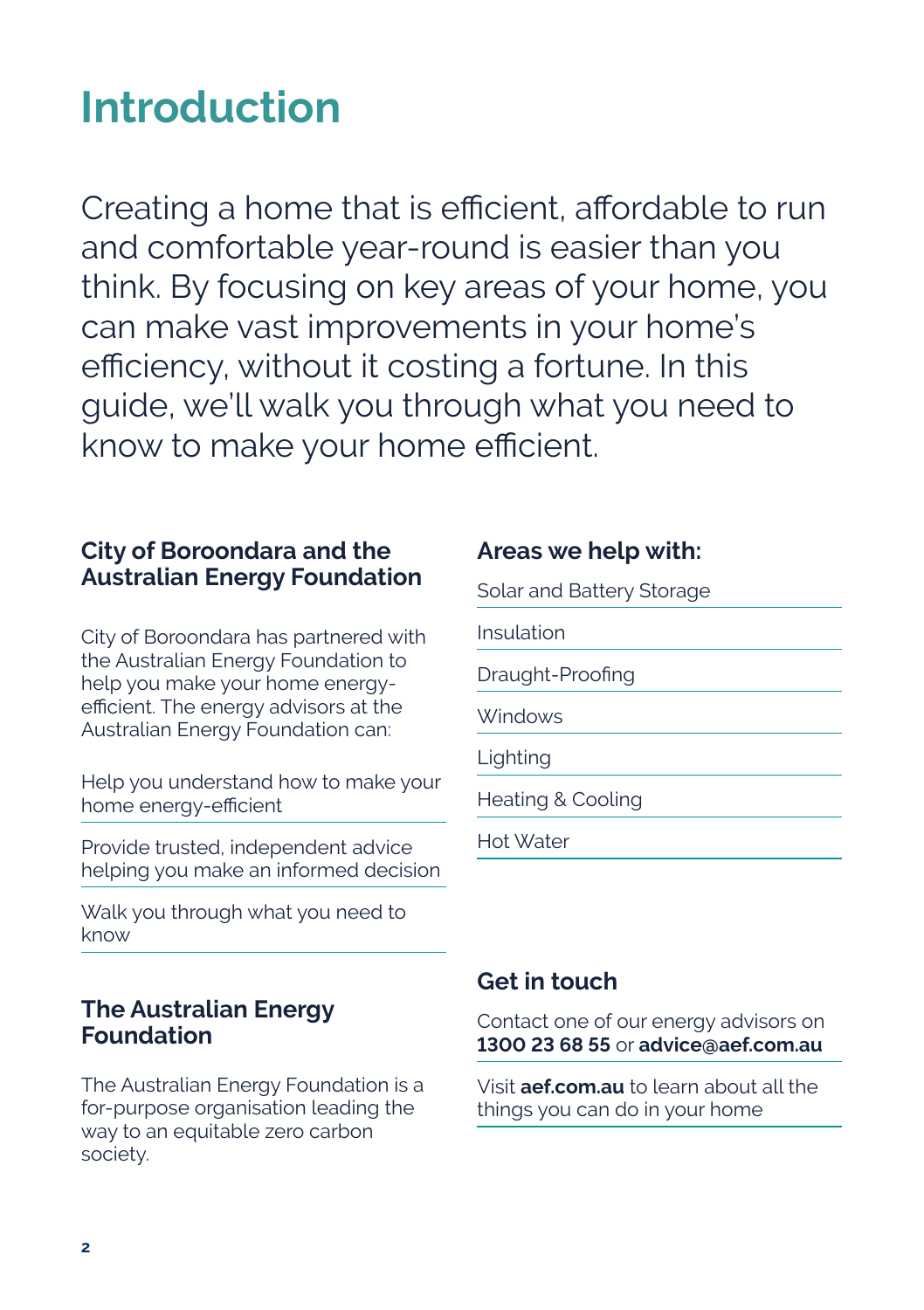## **Contents**

| Draught Proofing           | 4         |
|----------------------------|-----------|
| Insulation                 | 6         |
| Windows                    | 8         |
| <b>Heating and Cooling</b> | <b>10</b> |
| Hot Water                  | 12        |
| Solar PV                   | 14        |
| <b>Battery Storage</b>     | 16        |
| <b>LED Lighting</b>        | 18        |
| My Action Plan             | 19        |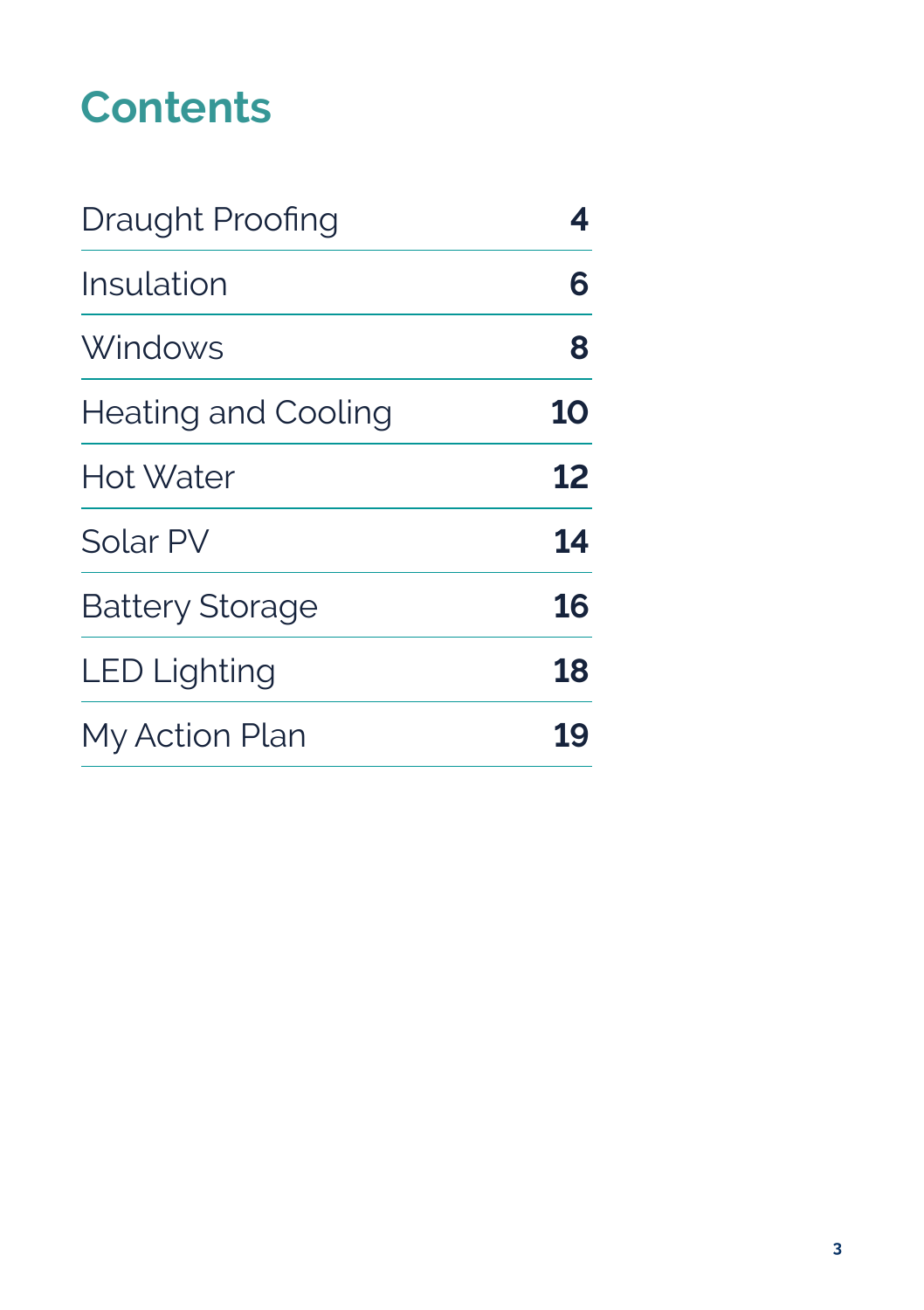# **Draught Proofing**



Ensuring your home is well-sealed is an important first step to creating an energy-efficient home.

## **What are draughts?**

Draughts are caused by gaps and cracks which allow cold air in winter and hot air in summer to leak in. Draughts can occur through every opening in walls, floors and ceilings, including power points, plumbing, wall vents, gaps between floor boards as well as around doors and windows. Blocking draughts will not only make your home warmer in winter and cooler in summer, but it will also reduce your energy bill. And best of all, it's one of the simplest and most affordable actions you can take.

#### **How can I tell if I have draughts?**

Some draughts are easy to detect by using one of the following techniques:

- seeing daylight under doors or around window frames
- seeing curtains or blinds move when it's windy outside
- feeling air moving against your hand or on wet skin

Other draughts are more difficult to find and may require expert help. Using a thermal camera, a draught proofing professional can identify exactly where you have draughts in your home.

## **What are the benefits of draught proofing?**

Not only will draught proofing make your home warmer in winter and cooler in summer, but there are several other benefits of draught proofing too:

- Stops insects from entering your home
- Reduces traffic noise
- Stops windows rattling
- Saves you money
- Is the most cost-effective retrofit you can do

### **Can blocking draughts be unhealthy?**

It's important to make sure there's enough fresh air inside, however, the typical home has 4 times more fresh air than we need for health and oxygen supply. Even if you block all draughts, fresh air will still enter your home when you open the doors and windows. Generally speaking, a lack of ventilation in a home is usually noticed by damp or even mouldy conditions forming – if this happens in your home then we recommend seeking professional advice.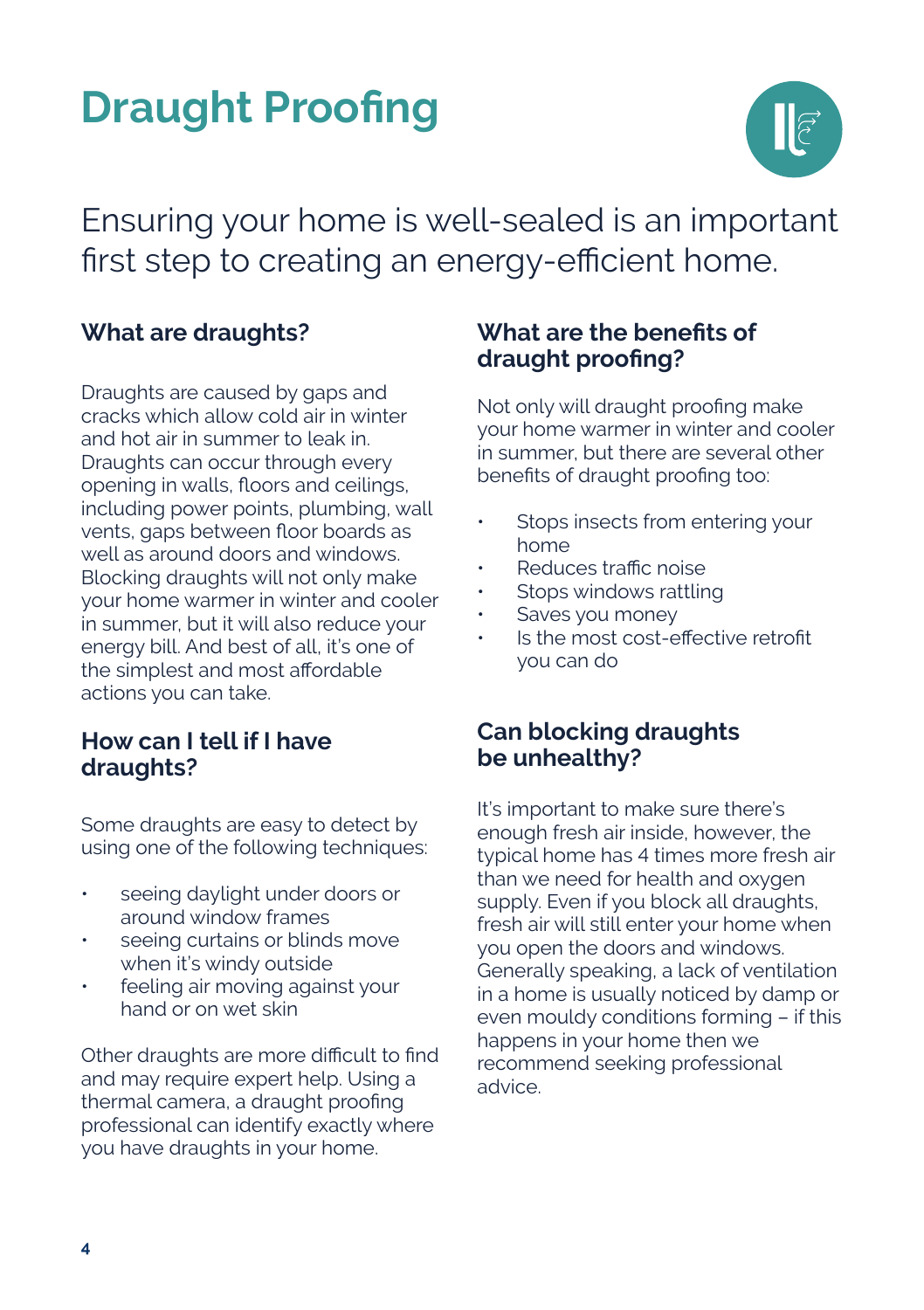

#### **Should I install draught proofing myself or get a professional?**

If you're confident in your DIY abilities, installing draught proofing yourself is definitely possible. Most draught proofing products can be purchased in your local hardware store. See the below table for a few common draughts and how to fix them.

Getting a professional to inspect your home has several advantages. They can identify exactly where you have draughts in your home. This is particularly important for the ones that are hard to find. They will also recommend quality products that will last longer and will maintain your home's aesthetics. They can also install the products on your behalf, saving you the hassle.

| <b>Draught Source</b>                                                                                        | What can I do?                                         |  |
|--------------------------------------------------------------------------------------------------------------|--------------------------------------------------------|--|
| Gaps around plumbing in kitchen<br>and bathroom                                                              | Acrylic or silicon sealant<br>or caulking foam fillers |  |
| Bathroom extraction fan                                                                                      | 'Draught Stoppa' exhaust fan hat                       |  |
| Gaps around window<br>Weather strips and seals<br>and door frames<br>Acrylic or silicon caulking             |                                                        |  |
| Wall vents<br>NOTE: First ensure there is no risk<br>to carbon monoxide poisoning                            | Piece of plastic film or simple plastic cover          |  |
| Timber filler<br>Gaps between floor boards<br>Under-floor insulation<br>Carpet with underlay<br>Rugs or mats |                                                        |  |
| Unused fire places                                                                                           | Chimney Balloon or Chimney Sheep                       |  |
| Around window architraves and<br>skirting boards                                                             | Acrylic sealer or caulking                             |  |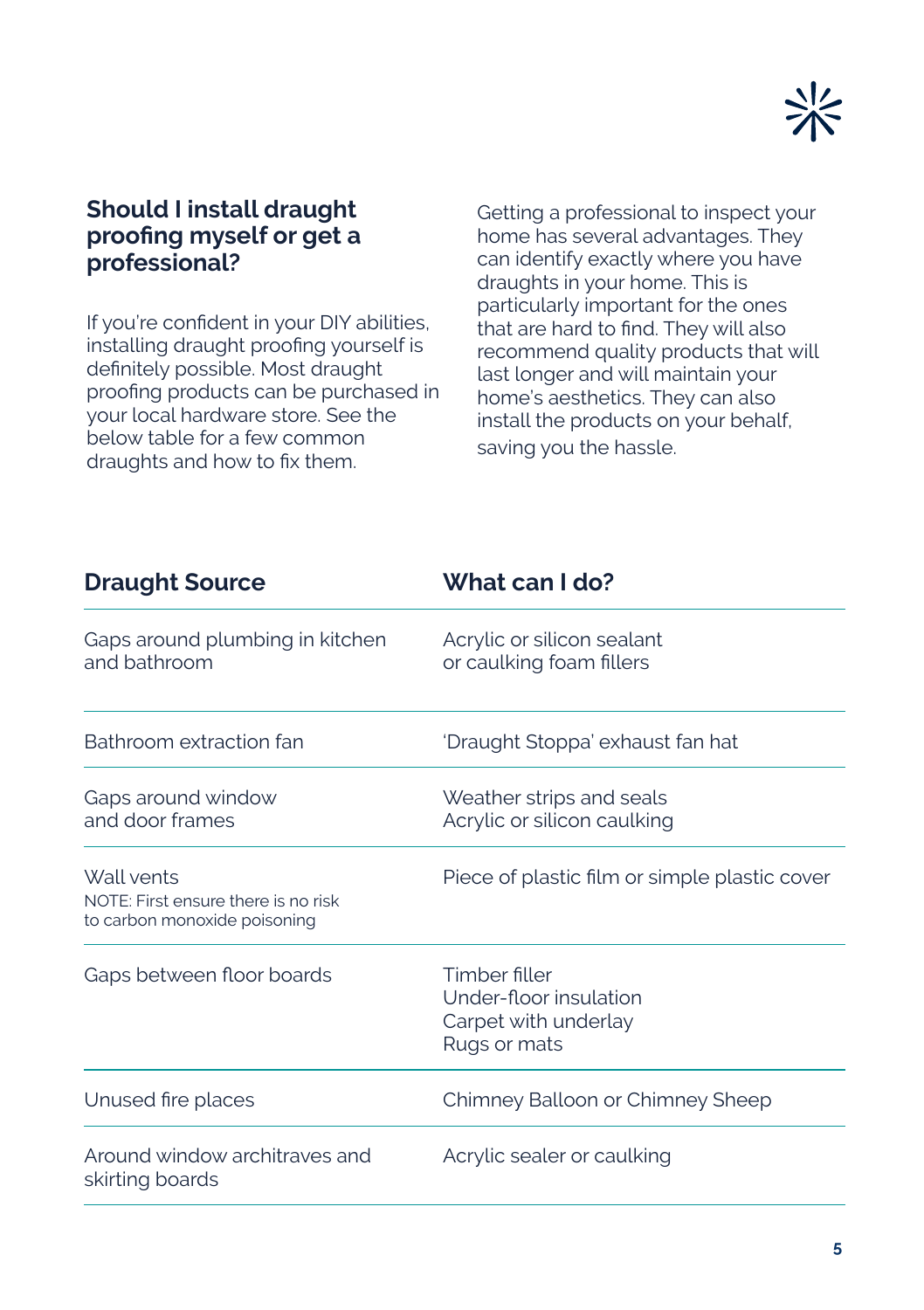## **Insulation**



Good insulation is an essential element of every energy-efficient home. Insulation will make your home cosier in winter and cooler in summer, reduce condensation and your energy bill.

### **How does insulation work?**

Insulation works by slowing down the transfer of heat from inside to outside and vice-versa. It does this either by trapping air using bulk insulation, or by reflecting heat using foil insulation. By slowing down the transfer of heat you don't have to use heaters or air conditioners as much, and when you do, you can use them for a shorter time and with greater effect. It's just like a blanket for your house.

## **What should I insulate?**

You can insulate your home's ceiling, walls and underfloor space.

#### **Ceilings**

Ceilings are insulated with bulk insulation in the form of batts or 'blankets' made from polyester, sheep's wool or fibreglass wool. Some bulk insulation also comes with reflective foil attached to one side, which reflects the sun's heat in summer, keeping your home cool.

#### **Wall Cavities**

Your home's walls can be insulated in two main ways. If you're building new walls, or have a weatherboard home that needs to have some weatherboards replaced, you can

insulate the walls by placing batts directly into the wall cavity.

If you're not renovating, blow-in wall insulation is an alternative solution. Blow-in insulation involves drilling holes about the size of a 50 cent coin into the weatherboards or mortar between the bricks. A loose-fill insulation, such as rockwool, is then pumped into the wall. The hole is then filled, ensuring that they're concealed.

#### **Underfloor**

Polyester batts or polysterene boards are used to insulate under your home's floor. This is usually only possible if you have adequate crawl space under your house.

#### **How do I know if I need more insulation?**

#### **Ceiling insulation**

If you can safely access your roof space, check to see if there are any gaps in your ceiling insulation. Many people find that there are gaps where insulation has been accidentally moved by tradespeople. It's important to cover these gaps, unless they are around halogen downlights, to ensure the insulation is effective.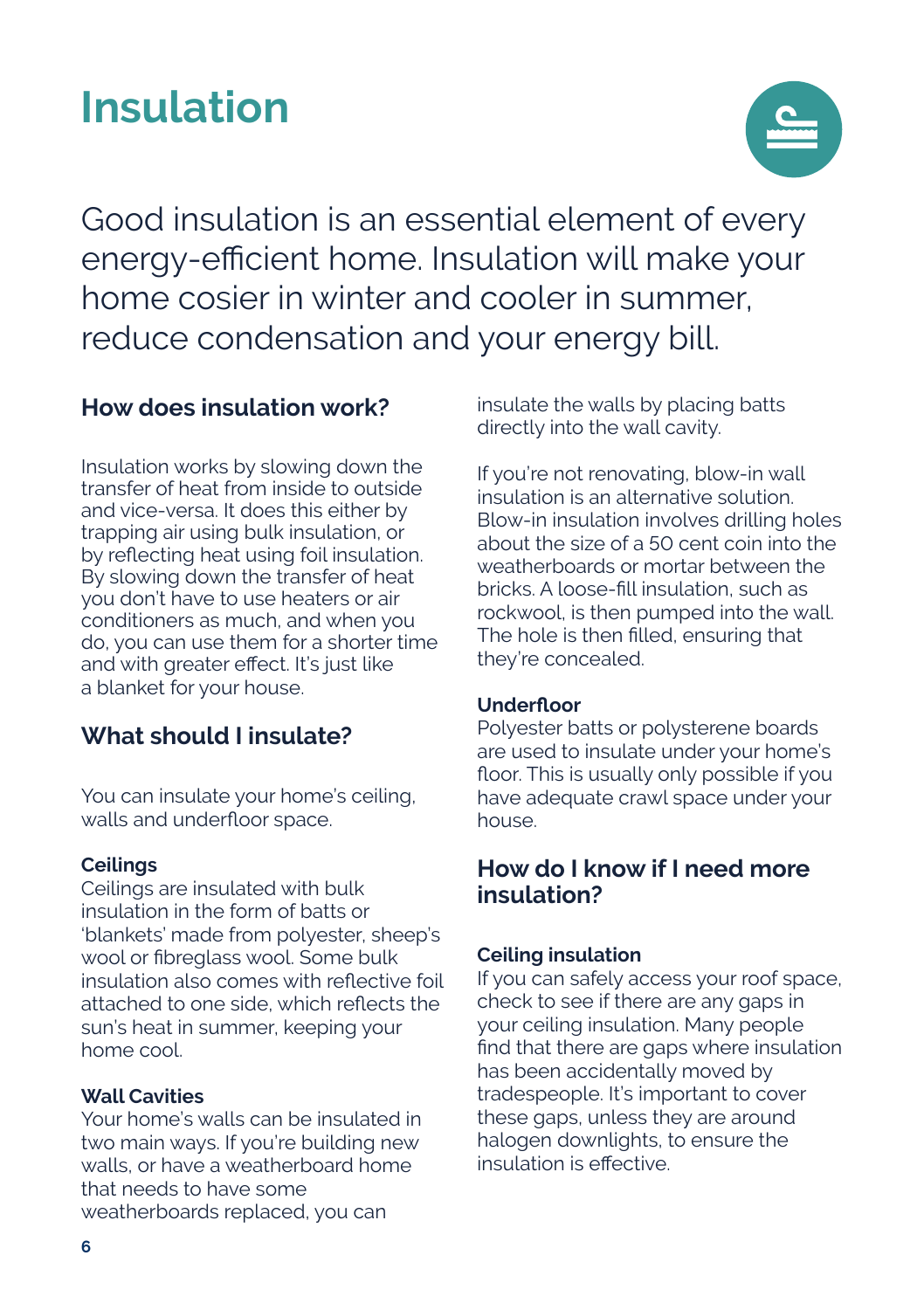

It's also worth checking the thickness of your insulation, as most homes in Australia don't have enough insulation required for their climatic zone. If your insulation is less than 20cm thick you will benefit from additional ceiling insulation.

#### **Wall Insulation**

If your home was built before the 1990s, it's likely to have no insulation in the walls at all. An insulation supplier can use a thermal imaging camera to help you see if this is the case in your home.

#### **Underfloor insulation**

If you have draughty floorboards, a cold floor and a suitable accessible underfloor space, then you may benefit from installing underfloor insulation.

#### **How much insulation should I install?**

The effectiveness of insulation is measured in 'R-values'. Generally, the thicker the insulation, the larger the R-value, The minimum amount of insulation you need is set by the Building Code of Australia and differs based on your location across the country. Recommended R-values differ depending on your climatic zone or region.

As a general rule of thumb:

- Ceilings require at least R4.1\* up to R6.3 for alpine regions.
- Walls require at least R2.8 up to R3.8 for alpine regions.
- Floors range from R1.5 for warmer climates up to R3.35 for alpine regions.

A professional insulation installer will be able to provide the best recommendations for your home.

## **How much does insulation cost?**

The exact cost will depend on the size of your home. But here are some estimates for a typical home.

- Ceiling insulation: \$1600 to \$2400
- Underfloor insulation: \$2800 to \$3500
- Wall insulation: \$3200 to \$4800

If you don't have the budget to address all of these areas at once, insulating your ceiling should be the number one priority.

#### **What insulation should I choose?**

The following materials are typically used for each type of insulation.

- **• Ceiling Insulation:** Polyester, Natural Wool, Glass Wool, Expandable or Extruded polystyrene batts
- **• Wall Insulation:** Rockwool or cellulose fibre blown in
- **• Underfloor Insulation:** Polyster, Expandable or Extruded polystyrene batts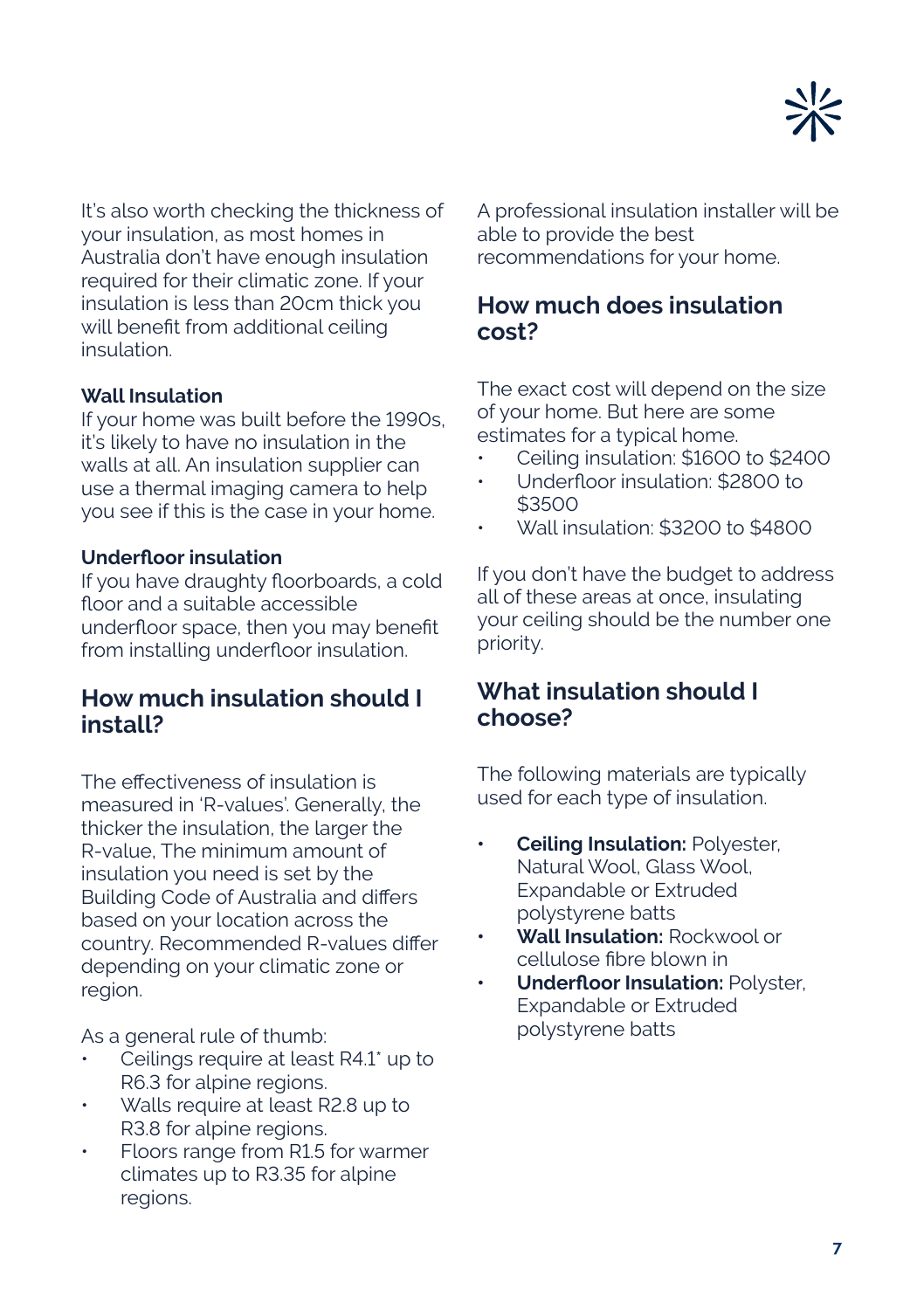## **Windows**



After insulation and draught-proofing, windows are the next important area of your home to address. There are many simple things you can do to improve the efficiency of your windows, without any major renovations.

## **What curtains are most effective?**

Curtains that are thick, touch the floor and have no gaps around the edges, are most effective.

Curtains are also more effective if they're paired with a pelmet. Without a pelmet, hot air rises to the top of the curtain, touches the cold glass of the window, causing the hot air to cool down. This cooled air then enters the room, making the room feel colder. Pelmets prevent hot air from touching the cold glass in the first place, making the curtains much more effective. See page 9 for a diagram of how pelmets work.

If you don't like the look of pelmets, you can purchase 'invisible pelmets', where the pelmet is placed on top of the curtain rod and is not visible from the front

## **What blinds are most effective?**

Honeycomb blinds (also known as cellular blinds) are the most effective options. These blinds are so effective because each 'honeycomb' in the blind is able to trap still air. Because air is

such a good insulator, this means less heat escapes from your home in winter. These blinds also come with aluminium foil backing, making them a good option for keeping your home cool in summer too.

Other blinds that are effective include roman and roller blinds. Though venetian blinds have become popular, they do very little to make your windows more energy-efficient.

## **How about window films?**

Window films are a great solution for improving the energy-efficiency of windows, particularly if you'd like to keep your views uninterrupted. Depending on the film you choose, window films can be designed for year-round use (retaining heat in winter and blocking heat in summer), or just summer time use.

Films that are designed for year-round use can prevent up to 50% of heat from escaping in winter. This is comparable to double glazing. Unlike double glazing, window film is able to reflect and absorb the heat that hits your windows in summer. This significantly reduces the amount of heat that gets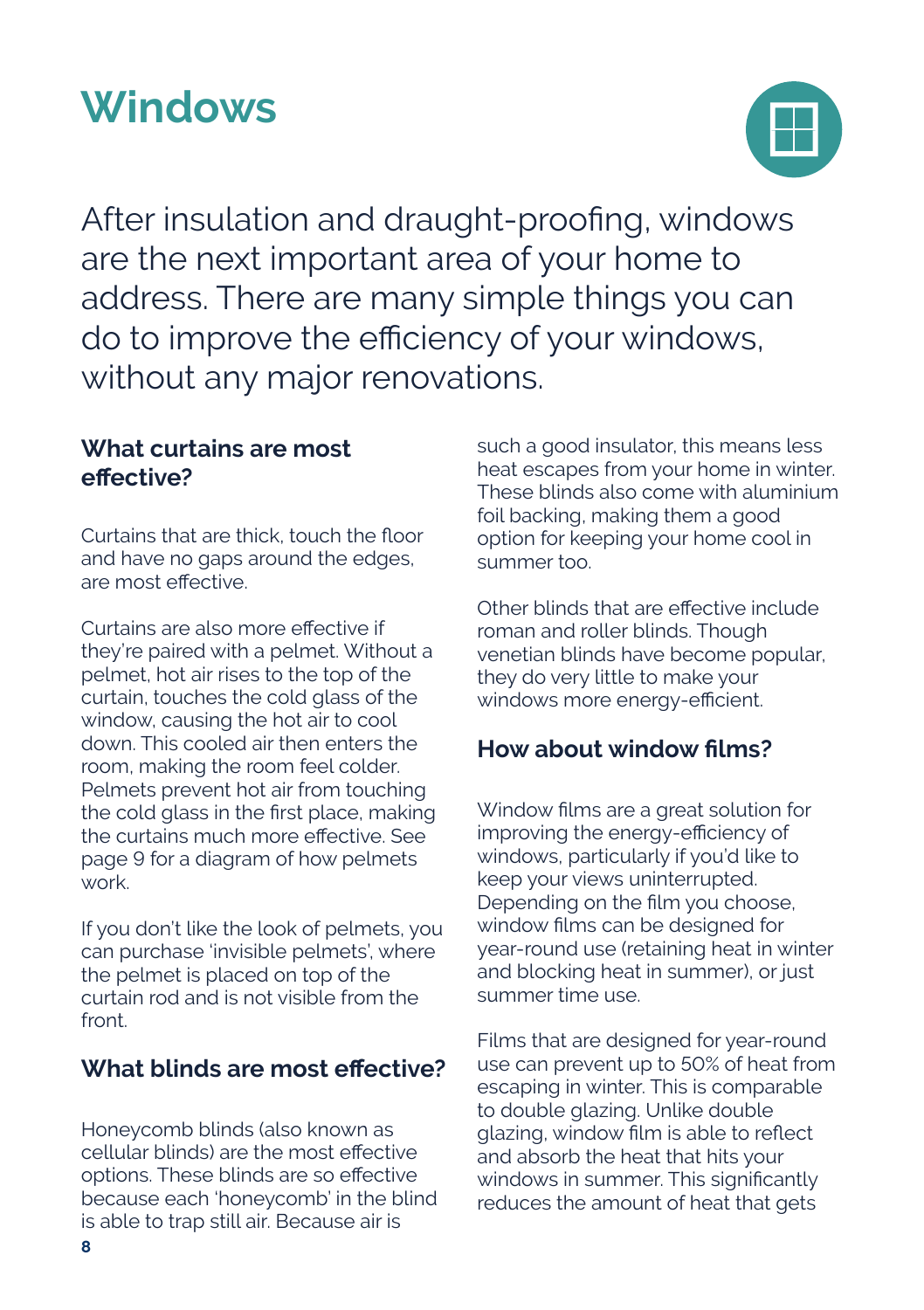

transmitted into your home. Year-round films can reduce the amount of summer radiant heat that enters your home by 50%, while summer only films can block up to 85% of the sun's heat.

#### **How much do window films cost?**

One of the biggest advantages of window films is their cost. For the typical home with 10-15m2 of windows, upgrading all the windows with a year-round window film costs between \$1900 to \$3000. This is approximately a quarter of the cost of double glazing and half the cost of secondary glazing. Summer use only films cost between \$800 to \$1500 to upgrade an entire home.

#### **My home is very hot in summer - what can I do?**

windows. North and west-facing windows receive the most direct sun in summer, so it's important to address these first. The heat comes from sunlight hitting the window, so by shading the window from the outside, you can prevent the heat from entering your home. External blinds, awnings and deciduous plants are effective ways to do this. If you prefer not to interrupt your views, window films are an excellent option. Summer only films can block up to 84% of the sun's heat, while year-round films can block the sun's heat by 50%.

There are also simple aluminium foil products that can be applied from the inside, to reflect the light off a window that might be too difficult to shade from the outside. This is a good option if you're renting.

If your home overheats in summer and you've checked your insulation and sealed your home, it's likely that the extra heat is entering through your





**With Pelmet** 

**9**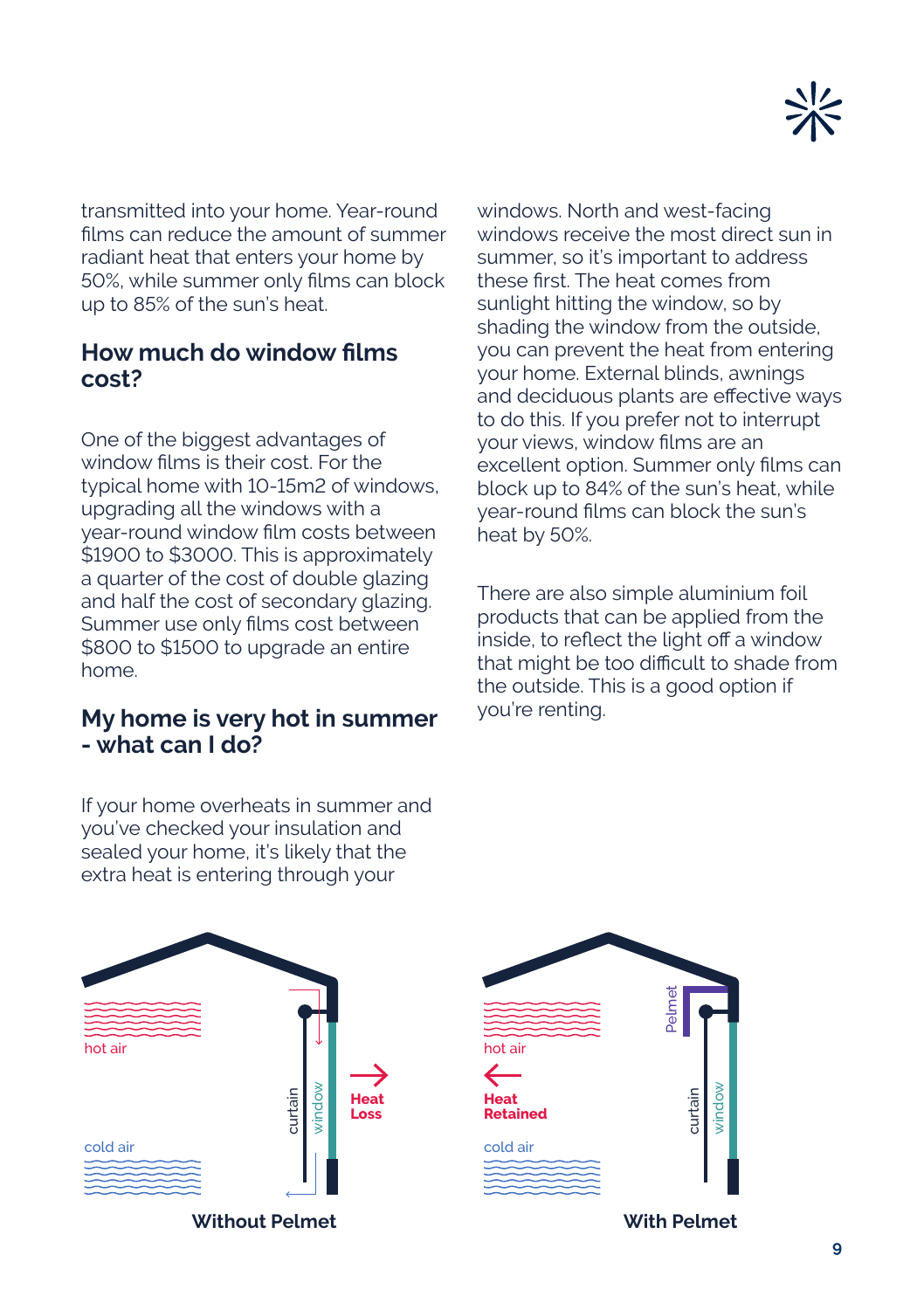## **Heating & Cooling**



Heating and cooling can comprise up to 40% of a home's energy usage, so it's important to use an efficient system. Thanks to advances in technology, it's now more affordable than ever to maintain a comfortable home year-round.

## **What is the most energy efficient way to cool my home?**

Other than natural ventilation, there are two main ways you can cool your home - fans and air conditioners.

#### **Fans**

Fans can range from portable models such as pedestal or tower fans to fixed ceiling fans. No matter the type, fans are the most affordable way of cooling your home, as they only cost \$5 to \$10 to run per year. Though they don't reduce the room's temperature, a fan makes you feel cooler by increasing the evaporation of perspiration and removing a thin layer of hot air near your skin.

#### **Air Conditioners**

Air conditioners can range from split systems to ducted units that cool your whole home. Of the two choices, split system air conditioners are more affordable to run, costing between 25c-40c per hour, while ducted air conditioners cost between \$1.45-\$2,12 per hour (depending on the size and efficiency of the unit).

## **What's the most energyefficient way to heat my home?**

There are several options when it comes to heating your home. You can choose from systems that are designed to heat your entire home, such as hydronic, ducted gas, ducted air conditioner, electric under-floor, to systems that are designed to heat a single room. These include, split system air conditioners, portable electric heaters and gas heaters. Out of all these options the most energy efficient and cheapest to run are **split system air conditioners.**

### **Why are reverse cycle air conditioners so efficient?**

Reverse cycle air conditioners are so efficient because they use heat pump technology. This technology allows air conditioners to extract heat found in ambient air and move it either inside your home to keep it warm in winter, or outside to keep your home cool in summer.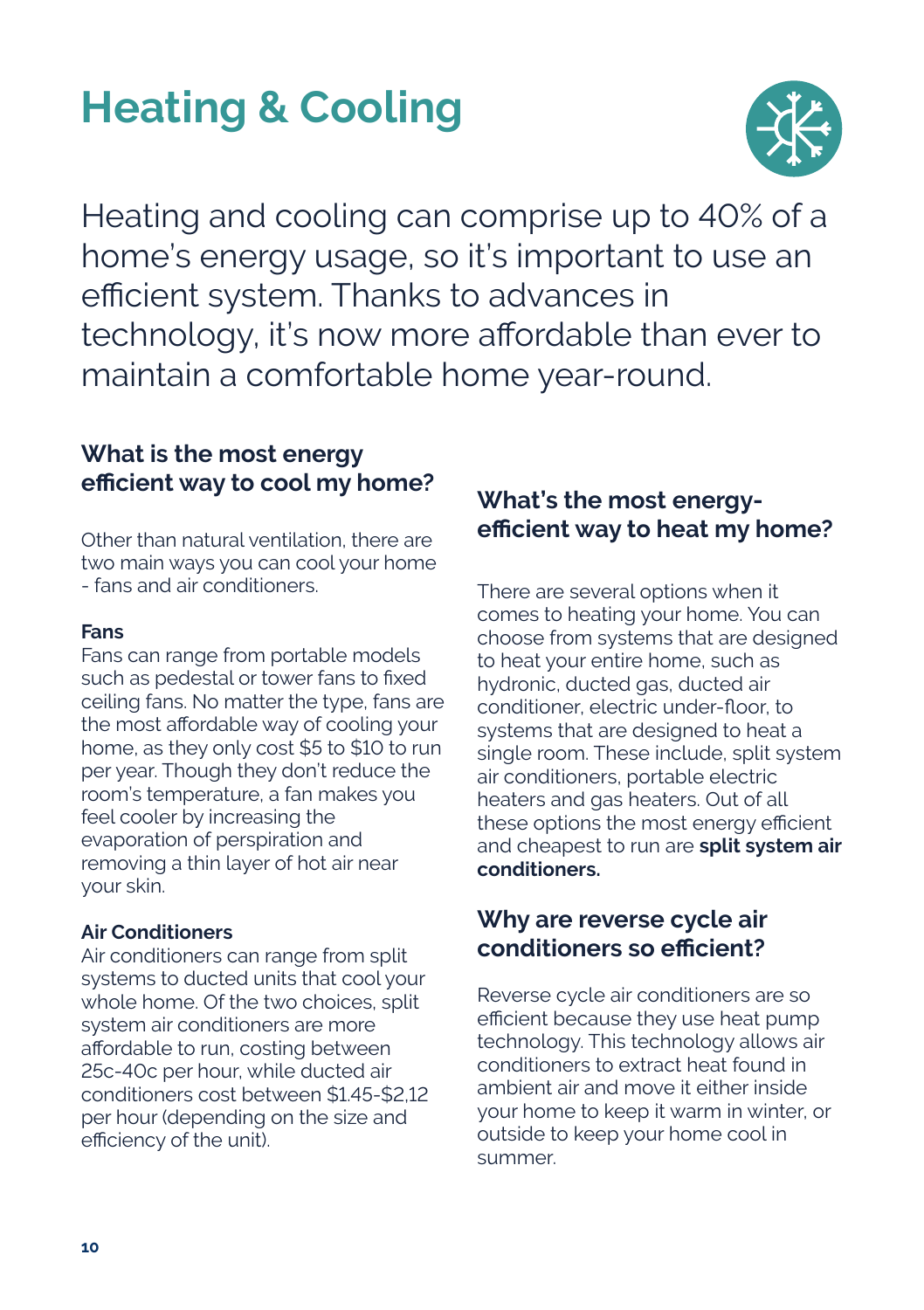

Because moving ambient heat doesn't require a lot of energy, reverse cycle air conditioners use a lot less energy to heat your home. By comparison, electric or gas heaters use a lot more energy because they need to produce heat directly via an electric element or gas burner, instead of simply moving it from one place to another.

## **Should I get a ducted air conditioner or a split system?**

Even if you need to cool or heat your entire home, it's best to install several split system air conditioners rather than a ducted system for the following reasons:

#### **Cost**

Ducted air conditioners cost more to run than split system air conditioners, even with zoning. They also cost much more to install (approximately \$5000 to \$15000).

#### **Flexibility**

There's greater flexibility with having several split system air conditioners as you can set different temperatures in different rooms.

#### **Energy-efficiency**

Ducted air conditioners can make your home more draughty, as heat loss or heat gain occurs throughout the year via the ducts. This can make your home more uncomfortable in summer and winter

#### **Gas is no longer the best option?**

You might be surprised to learn that gas is no longer the cheapest option for heating your home. Changes in the gas market mean that the majority of our gas resources are now exported overseas, making it much more expensive for us to buy for use in residential homes.

Gas also used to be seen as a cleaner source of energy (compared to burning coal). But, with diminishing gas supplies it is now increasingly extracted from coal seams and shale layers. Hydraulic fracturing or 'fracking' is a method used to extract hard to access fossil fuels. This gas extraction method can have significant environmental and agricultural impacts. Using electrically powered heating options, such as reverse cycle air conditioning, means you can heat your home with renewable power. Whatever source your renewable power comes from, it's a better choice for the environment.

#### **But aren't air conditioners bad?**

Air conditioners, when used excessively, can be costly to run and a drain on the electricity grid. But the technology has improved significantly, which means that a split system air conditioner uses much less power than they used to. In fact, it might be worth replacing with a newer, more efficient model if your system is:

- **Excessively noisy**
- Costly to repair
- Costly to run
- Producing uneven cooling or heating
- Over seven years old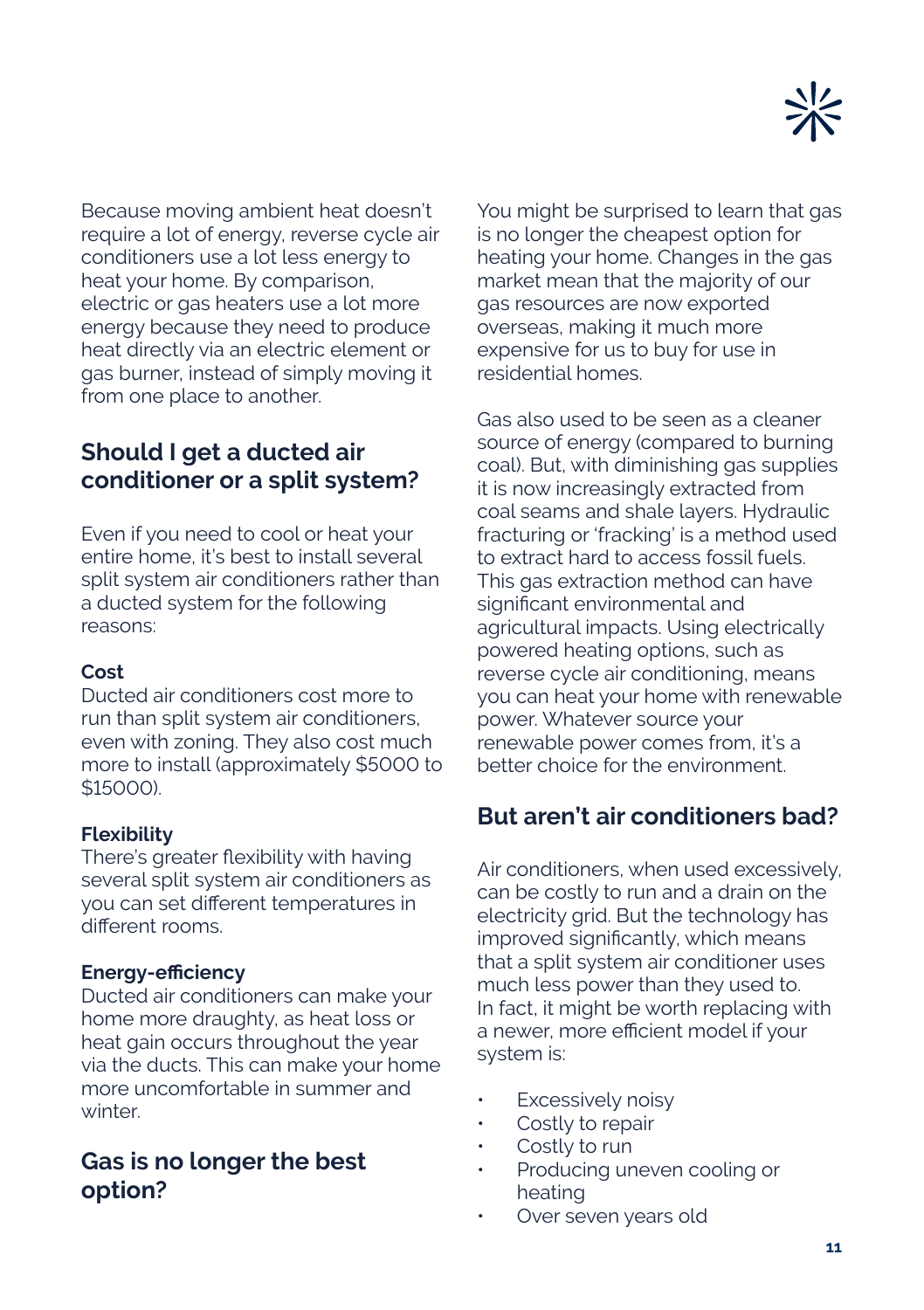## **Hot Water**



Hot water can comprise up to 25% of a home's energy usage, so by choosing an efficient system you can make a significant difference to the efficiency of your home.

### **What is the most energyefficient hot water system?**

Both solar hot water and hot water heat pumps are the most energy-efficient systems to run. So if your current system is more than 7 years old, prepare to upgrade it with a hot water heat pump or solar hot water instead of buying the same one you had before. This will save you considerably in the long run and make your home much more efficient.

## **Which should I choose: solar hot water or a heat pump?**

Both heat pumps and solar hot water systems have low running costs, but we recommend installing a heat pump for a number of reasons:

#### **Better use of your roof space**

Solar hot water systems use up valuable roof space. Instead of using this space for just hot water, it could be used to install solar panels, which can then provide power to all of your home appliances.

#### **Heat pumps powered by solar panels have very low running costs**

Hot water heat pumps come with built in timers, allowing them to be easily set to run during the day when your solar panels are generating electricity. By using freely generated solar electricity to power your hot water, your running costs can be even lower.

#### **Allows you to go off gas**

Many households are moving away from using natural gas as it's a fossil fuel. Gas has associated greenhouse gas emissions and its cost continues to rise each year. By switching to a hot water heat pump, which is powered by electricity, you can reduce your gas usage and even disconnect from the gas grid. This could save you a further \$200 to \$300 per year.

#### **How does a heat pump work?**

Hot water heat pumps are efficient electric storage tank systems that extract heat from the ambient air and use it to heat the water tank. See page 13 for a diagram of how they work.

They can be either integrated (with the tank and compressor together in one unit) or split where the tank and compressor are separate. Both types of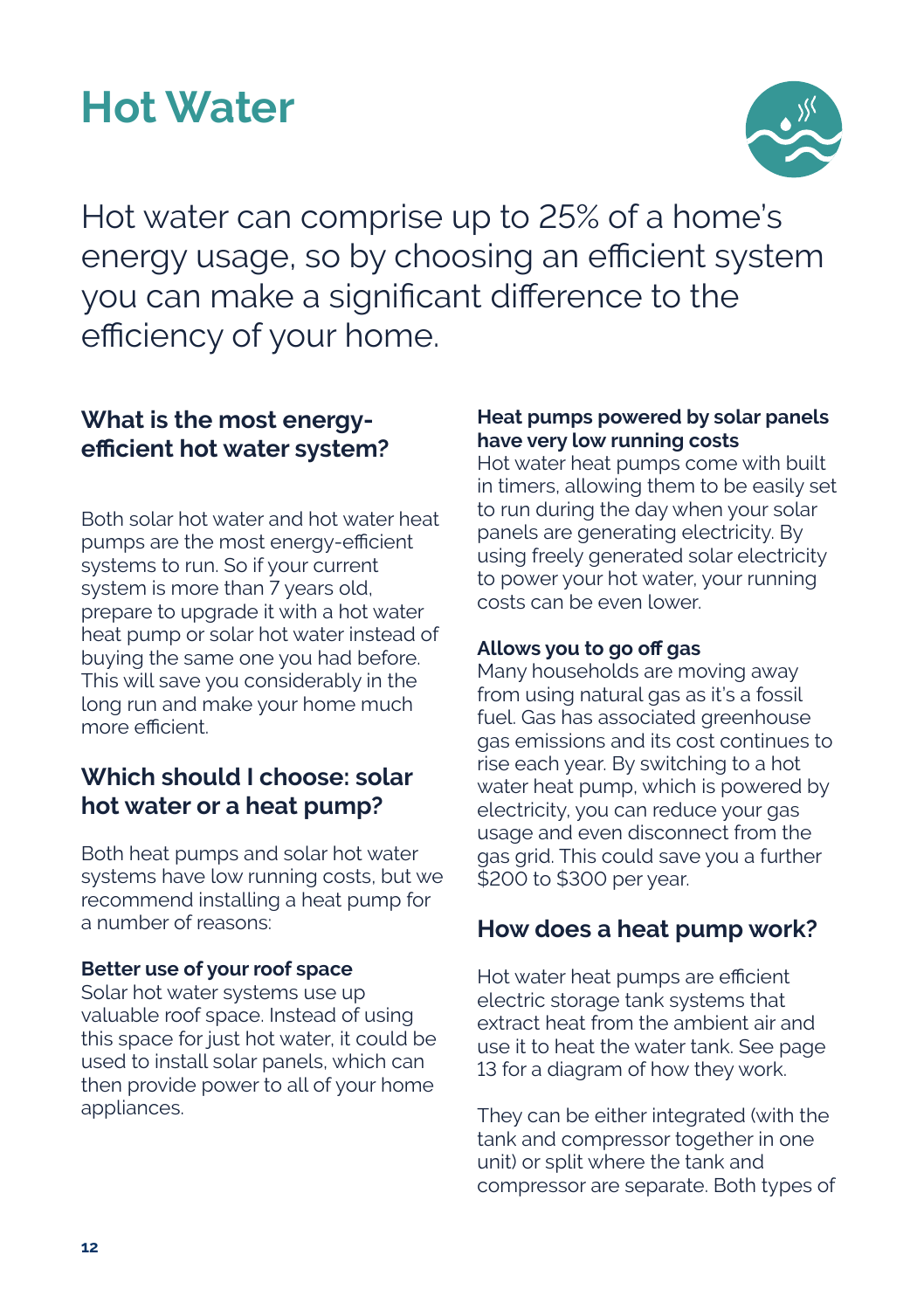

units need to be installed in a well-ventilated area. They are usually installed outdoors but can be installed indoors if there is adequate space.

#### **How much do heat pumps cost?**

Heat pump hot water systems range in price from about \$2500 to \$4000 fully installed. Additional costs may be incurred if alterations to valves or pipes are needed.The above prices include the federal incentive that is provided through the small scale renewable energy scheme. Certain states also offer a rebate in addition to this.

Though a heat pump may cost more to begin with, they are cheaper to run than other hot water systems, saving you money over the long run.

#### **Are heat pumps noisy?**

You've probably come across air-conditioners and have heard the 'fan-coil' unit whirring away on a hot day. Heat pump systems are similar and care should be taken when choosing where to locate a heat pump, for example, away from bedrooms or places where the noise might disturb others.

Some heat pumps also come with a noise reduction function where they can be programmed to reduce the speed of the ventilation fan between certain hours. In most instances, this function will not be necessary, but it's an option in case the unit is installed close to a bedroom window.

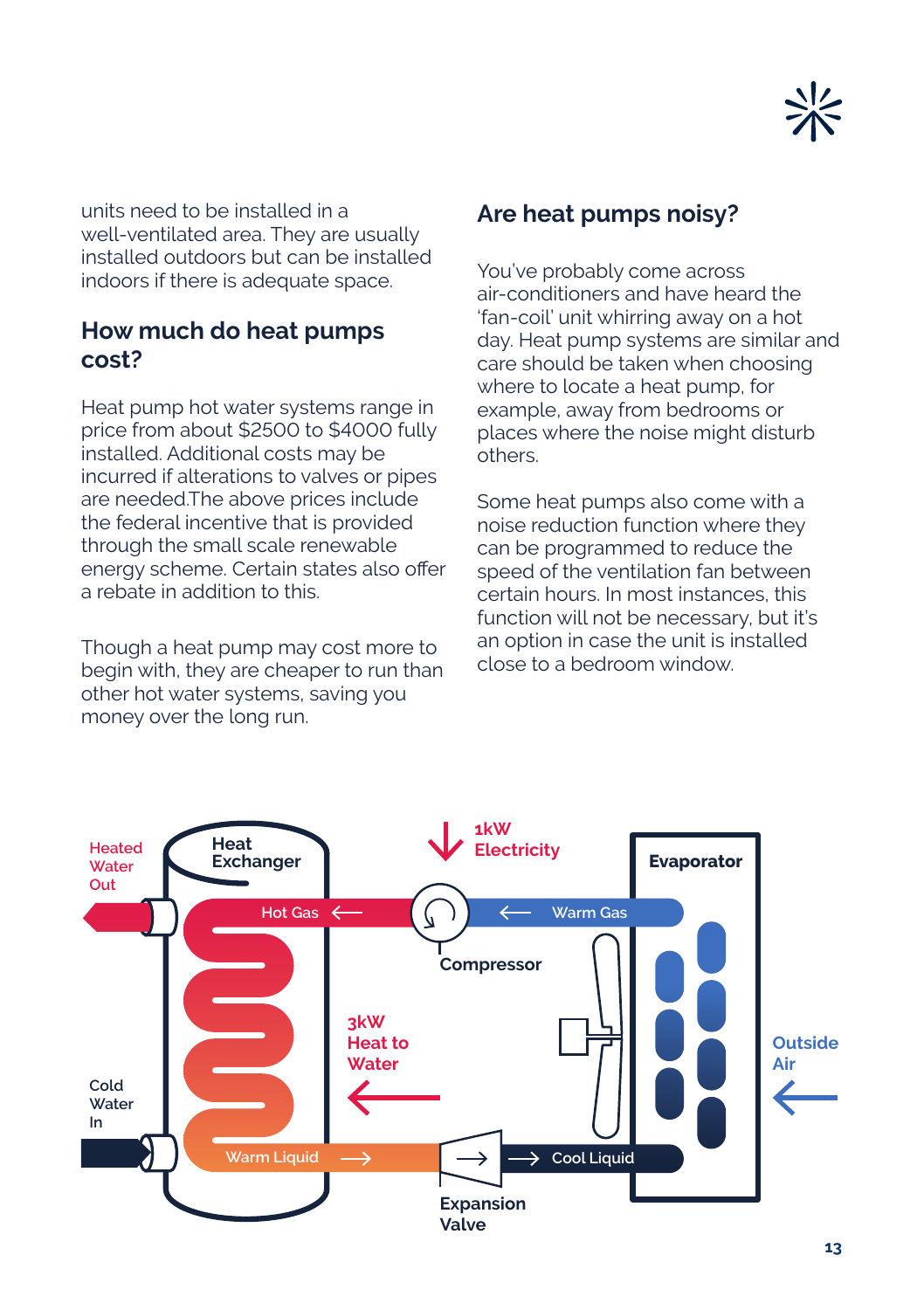## **Solar Power**



With solar becoming more affordable, more Australians than ever before have embraced solar power for their homes.

#### **How much does solar cost?**

Thanks to government rebates and falling solar prices, solar is now cheaper than ever. For a 5kW system (a commonly installed size in Australia), you can expect to pay:

- Between \$6500 to \$8000 for good quality solar panels with a string inverter
- Between \$8000 to \$9500 for good quality solar panels with microinverters

You may also be eligible for additional state government rebates. The best way to determine the exact

price for your home is to get a quote.

## **Is solar worth it?**

For most households, solar is worth the upfront cost. By installing solar you can expect to reduce your electricity bills by 30 to 60%. With these savings, a typical home will recoup the initial investment between 3 to 7 years. One of the factors which influences how quickly you will recoup the investment is how much of the system's power you're able to use throughout the day. If you're at home during the day, you'll be able to recoup the investment faster, closer to the 3 year mark. But if you're not at home during the day, you can expect the system to pay itself back closer to 7 years.

## **Is my home suitable for solar?**

Nearly every roof in Australia is suitable for solar panels, but there are certain conditions which can cause the panels to not work as well or can increase the installation cost. Here's what you should check:

#### **Roof Type**

Every roof material is suitable for solar, except for slate. Because slate is so fragile, most installers aren't willing to work on it.

#### **Space**

Each solar panel is typically 1.6m tall x 1m wide. A 5 kW system (the most commonly installed sized system) consists of 15 to 20 panels. This requires an approximate area of 25 to 35m2. If you don't have this space available, you can install a smaller system instead.

#### **Roof Slope**

Panels are typically installed flush to your roof. But if your roof is flat or very steep, tilt frames may be necessary. This would incur additional costs.

#### **Strength**

Solar panels typically weigh 10-20 kg per square metre. Any roof in good condition can withstand this, but if you're unsure, an installer will be able to assess your roof for you. If your roof needs any repairs, it's important to get these done before installing solar.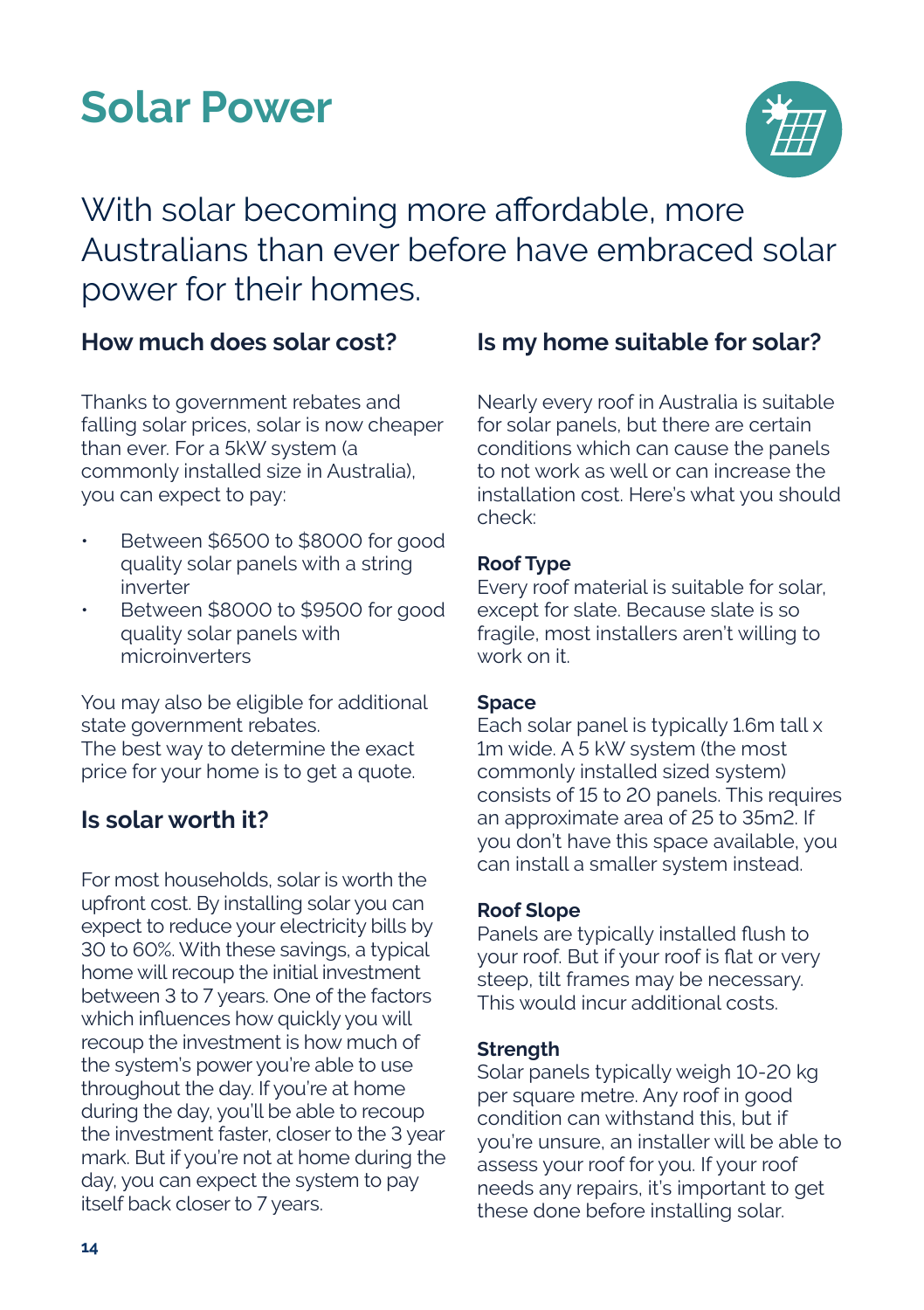

#### **Orientation**

Panels facing north, west or east are suitable locations for solar panels. South-facing panels are generally not recommended in Australia.

#### **Shade**

Shade can significantly impact the amount of electricity produced by solar panels. Look for trees, chimneys, TV antennas or neighbouring buildings which can all cast shade on your roof.

### **Are there any rebates available?**

Financial incentives are currently provided by the Federal Government and by the Victorian government. The STC scheme run by the Federal

Government currently provides a discount of approximately \$3000 off the cost of the system of a 5kW system.

The Victorian Government's Solar Homes program provides eligible Victorian households with a rebate of up to \$1,888 of the purchase cost to install solar PV panels. Eligible households can also claim an interest-free loan equivalent to the amount of the rebate. A rebate of up to \$1,888 is also available for rental properties.

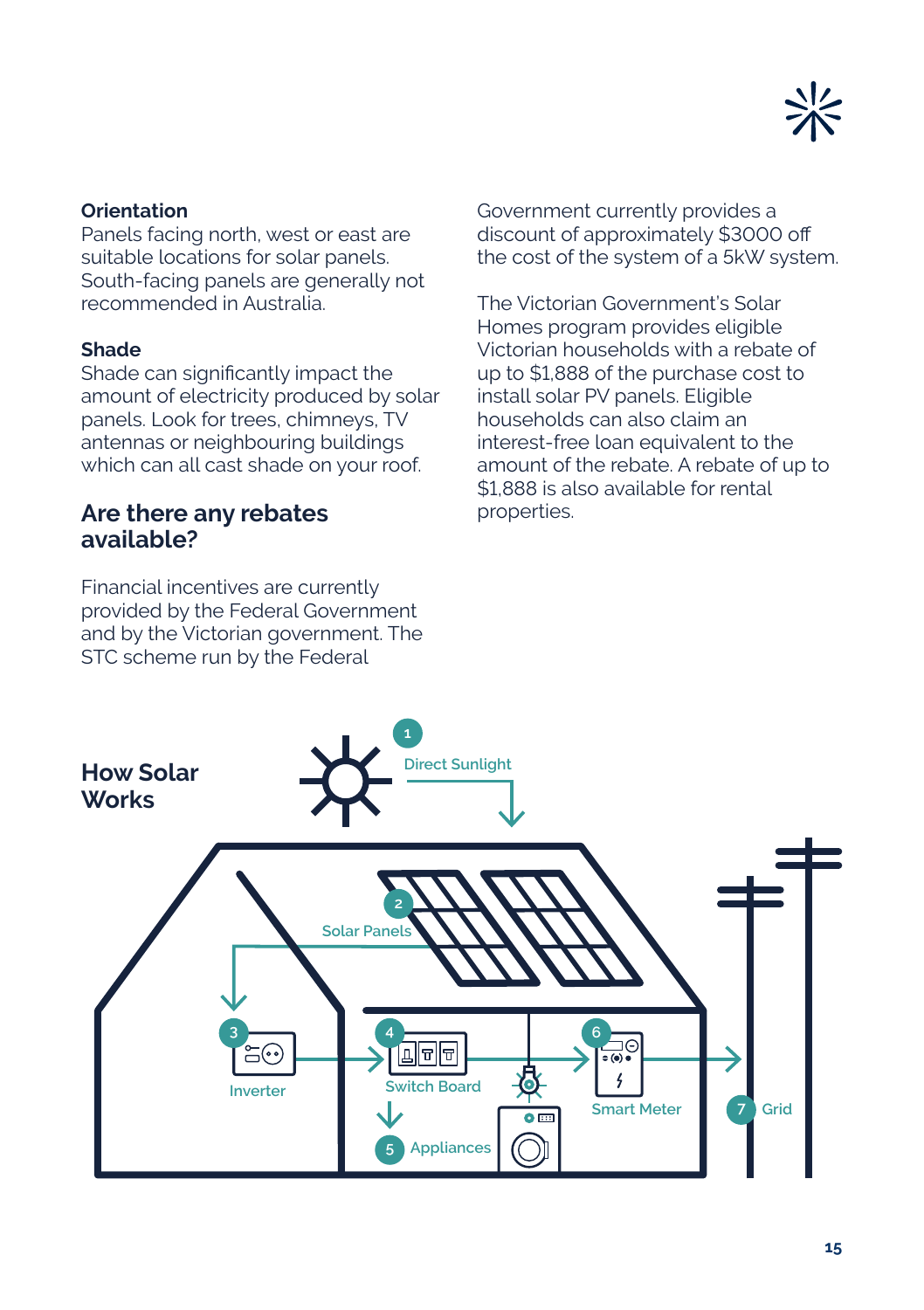## **Battery Storage**



With the price of batteries falling, the number of batteries installed across Australia has grown significantly over the last couple of years.

### **How does battery storage work?**

Battery storage allows you to store electricity generated by your solar panels for use in the evening. A typical home with solar sends any electricity that is not used by the home out to the grid. In return, the household gets paid a feed-in tariff from the electricity retailer. Once you add a battery system to the solar panels, instead of sending out the excess electricity to the grid, that energy is stored by the battery.

You can then use this power when your solar panels are not generating electricity, allowing you to buy much less electricity overall from the grid.

### **How much does battery storage cost?**

Batteries cost between \$1,000 to \$2,000 per kWh. A typical household can expect to pay anywhere between \$8,000 to \$16,000 depending on the size and model.

### **Are there any battery rebates available?**

The Victorian Government is providing a battery rebate of up to \$4838 for eligible households. These rebates are available to people in designated suburbs who've already installed solar panels, but have not accessed a solar rebate.

## **Are batteries worth it?**

By installing battery storage you can expect to reduce your electricity bills anywhere between 60 to 90%.

With these savings, a typical home will recoup the initial investment in approximately 10 years. This is close to the warrantied life of batteries which is 10 years. Please note, if you're able to access a battery rebate, this payback period may be shorter.

In addition to the financial savings, there are many other reasons why people are installing batteries.

#### **Energy independence**

Installing a battery will mean that you won't need to buy as much power from your electricity retailer. Batteries also allow you to use the electricity that your solar panels generate in the evenings, helping you make the most of your solar.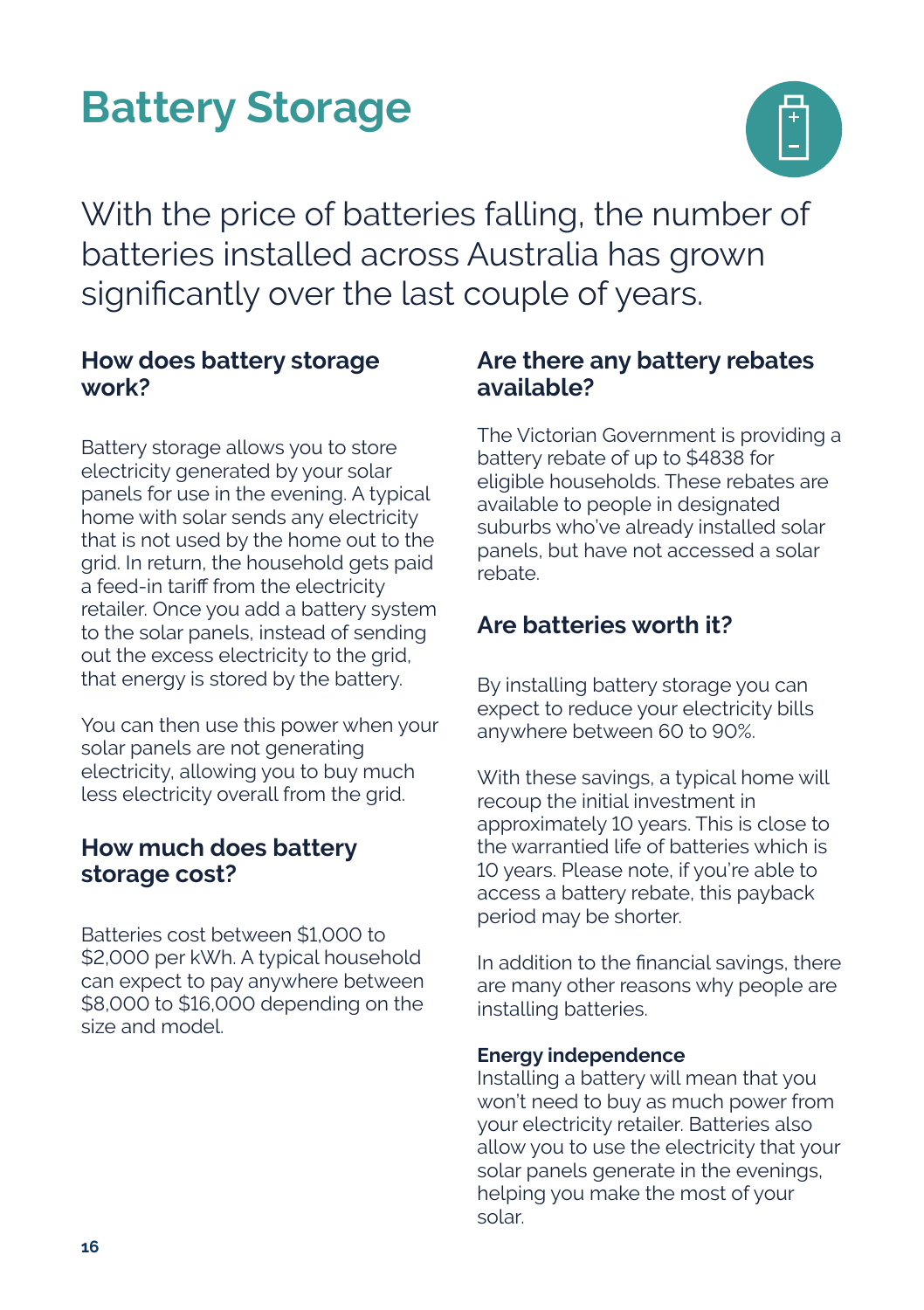

#### **Back up power**

Some batteries allow your home to still have power during a black out. Please note this is not a standard feature. If you would like this option, please advise your installer.

#### **Grid-support**

Batteries have an important role to play in helping stabilise and support the grid during high pressure periods. They also cut down the need for bigger networks and more generation assets.

#### **I already have solar - can I just add a battery?**

You can add a battery to any existing solar power system. Batteries that are retrofitted are typically AC coupled. This means they're connected directly into the 240V AC in the switchboard using an AC battery inverter.

 If you installed your solar system several years ago, it's likely that you will need to expand it. This is to ensure it generates enough power to charge the battery during the day. Most homes will need a solar panel system of at least 5kW, though the exact size will depend on your usage.

### **I don't have solar yet - should I get a battery now or later?**

There are many advantages for installing a battery with your solar power. You can reduce your bills, get more energy independence and be part of Australia's sustainable future.

But if you can't afford the cost at the moment, instead of waiting, we recommend installing solar as soon as you can. You will start saving on your bills straight away, and you can always add a battery to your system later.

If you install solar now with the idea of adding a battery later, make sure to install a large enough system that will generate enough excess energy to charge your battery.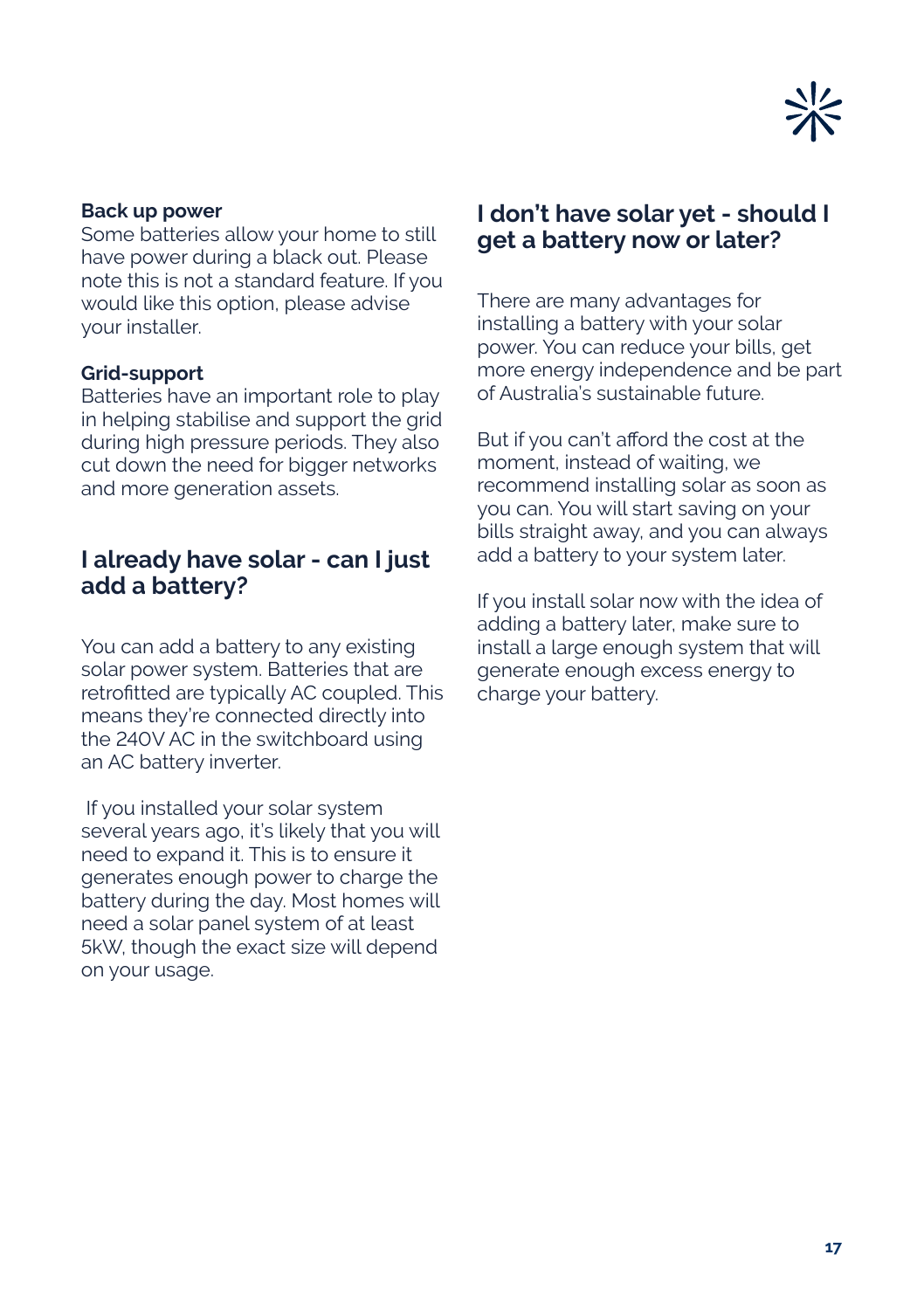



Switching over to LEDs is a simple yet effective way to reduce your energy costs.

#### **What are LEDs?**

Light emitting diodes, known as LEDs are very energy-efficient light bulbs. Because they're able to convert 60% of electricity into light, compared to only 5-10% for compact fluorescents, these lights use much less energy.

Compared to halogen bulbs, LEDs use 75% less energy and last 5 to 10 times longer. Though they can cost slightly more in the beginning, the upfront cost of LEDs generally has a payback time of less than 1 year.

#### **What types of LEDs are available?**

There is a whole range available for nearly all types of light fittings. You can choose varying levels of brightness and colour temperatures depending on how you'd like to use the light.

#### **Brightness**

LEDS need much less electricity to produce the same amount of light. So to choose the right brightness, look for lumens, instead of watts. As a rough guide, 420 lumens is suitable for a table or floor lamp, 800 lumens is suitable for a small room while 1300 lumens is suitable for a large room.

#### **Colour**

LEDs are available in a range of colour temperatures. Warm White is a soft, warm light similar to incandescent and halogen bulbs. It produces a calming and relaxing light that is great for bedrooms, living rooms, and dining rooms. Cool White is a neutral light which is good for any situation where you want to foster alertness, such as kitchen benches, garages and workshops.

#### **How much do LEDs cost?**

LEDs typically cost between \$5 to \$20. You may be eligible to upgrade your halogen downlights to LEDs at a subsidised rate (or even for free in some instances). Typically, you will need to have a minimum number of halogen downlights in your home (approximately 10 to 20) to qualify.

#### **I have downlights, is there anything I need to consider?**

If you have halogen downlights, it's best to remove both the transformer and the globe, and replace them with an integrated downlight. Removing the transformer means you can then top up your ceiling insulation to fill any gaps, making the insulation much more effective. Please note, only IC (insulation contact) rated downlights can be safely covered by insulation.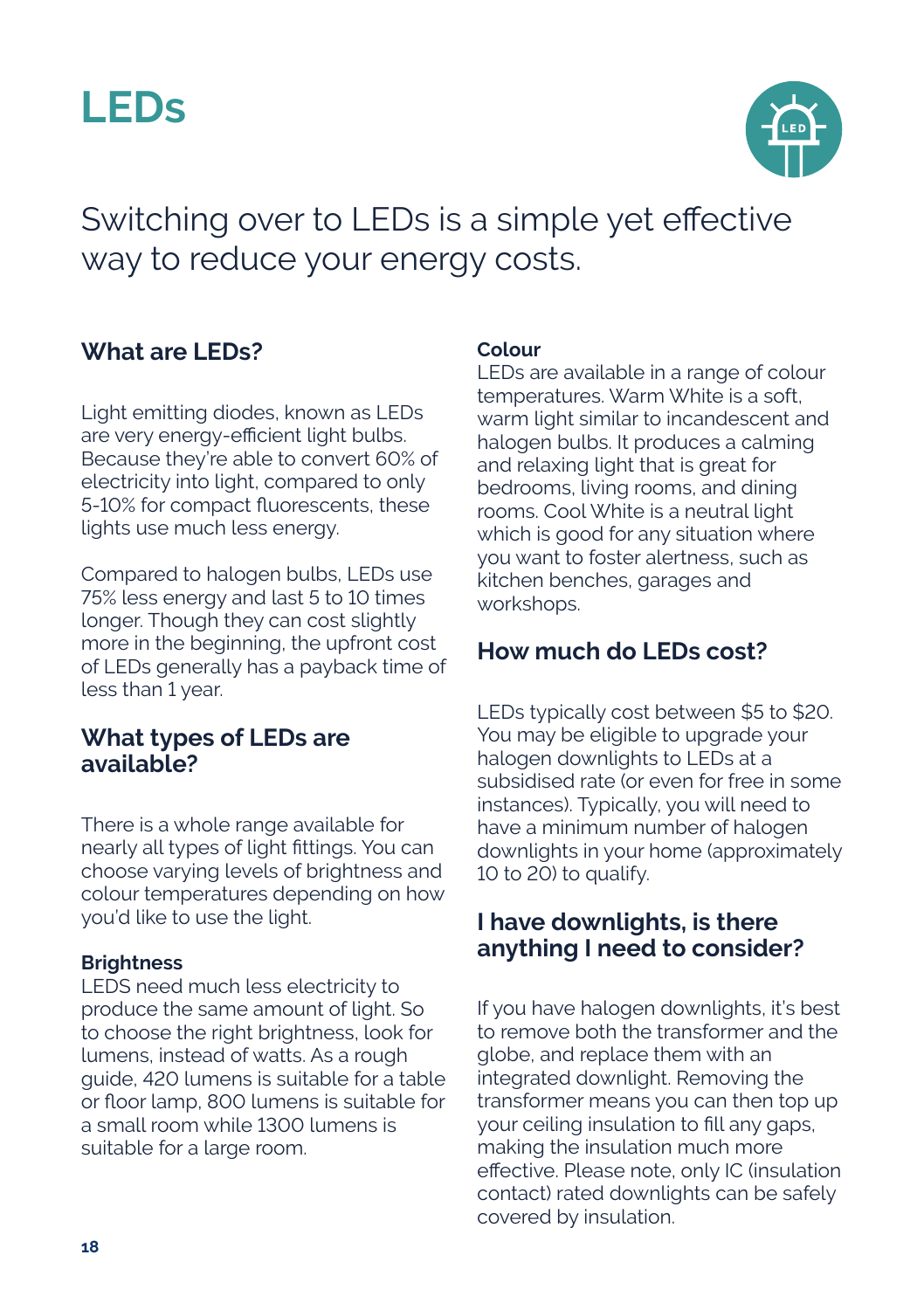



## Here's a quick checklist to help you prioritse energy efficiency actions in your home.

Today's date:

| <b>My Energy saving actions:</b> |              |                                                   |
|----------------------------------|--------------|---------------------------------------------------|
| <b>Done</b>                      | <b>To Do</b> |                                                   |
|                                  |              | Check home for draughts                           |
|                                  |              | Draught-proof my home                             |
|                                  |              | Check ceiling and under-floor insulation          |
|                                  |              | Install insulation                                |
|                                  |              | Install honeycomb blinds or curtains with pelmets |
|                                  |              | Install external shading                          |
|                                  |              | Install window film                               |
|                                  |              | Install or replace reverse cycle air conditioners |
|                                  |              | Install a heat pump hot water system              |
|                                  |              | Install solar panels                              |
|                                  |              | Install battery storage                           |
|                                  |              | Install LED lighting                              |